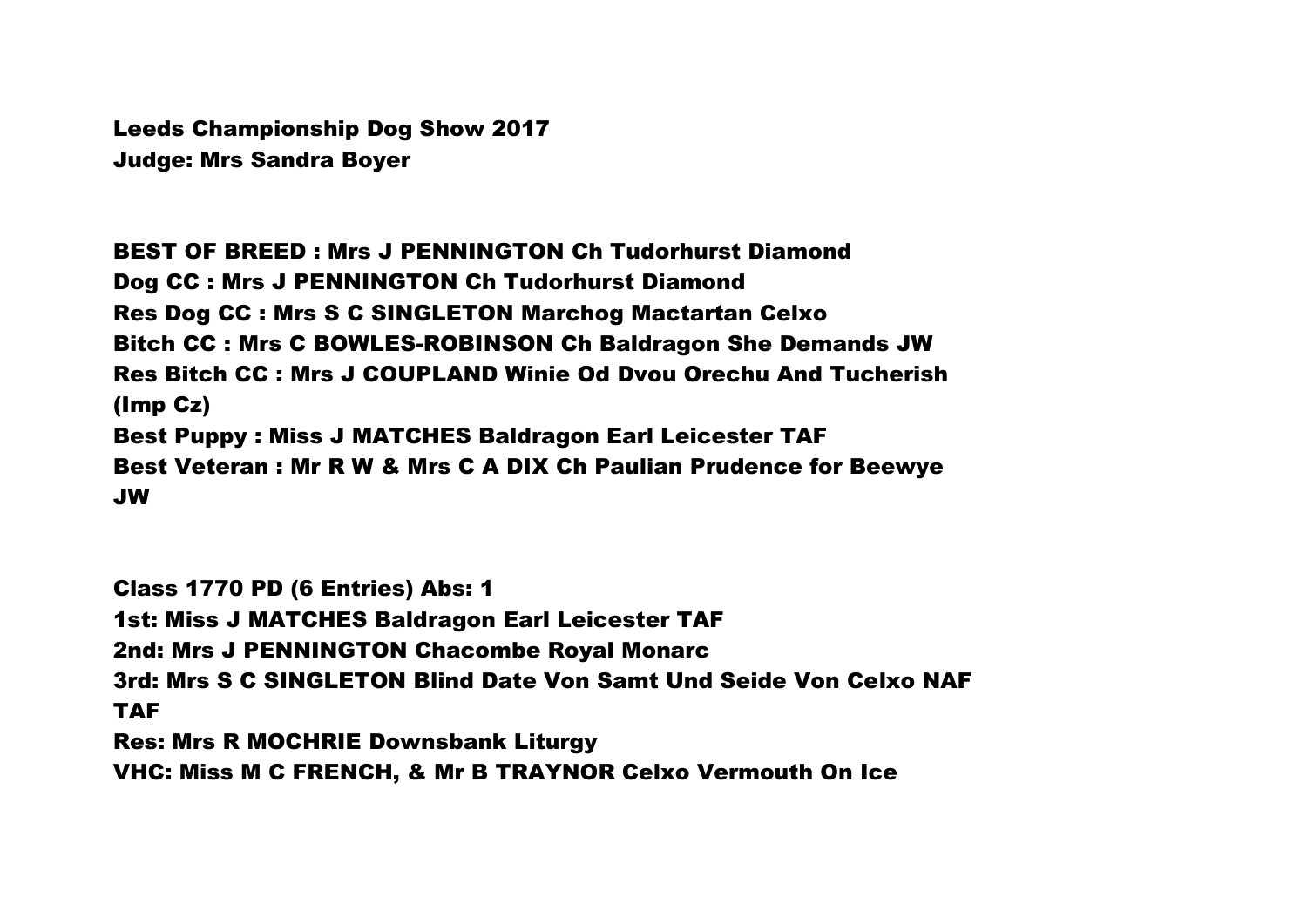Class 1771 JD (2 Entries) Abs: 0 1st: Mr & Mrs I SIDGWICK Paulian Where's Wally 2nd: Miss V COX Petitpaws Black Prince

Class 1772 PGD (9 Entries) Abs: 2 1st: Mrs S C SINGLETON Marchog Mactartan Celxo 2nd: Mr R SPROUL & Mr J COBURN Khandro Liverpool Lullaby 3rd: Miss M MALLOWS X-jewel Od Dvou Orechu Binglui (Imp) Res: Mrs J COUPLAND Tucherish Guilty Verdict VHC: Mr S C & Mrs G SMITH A Justacharma One So Magic

Class 1773 LD (9 Entries) Abs: 1 1st: Mr J R GOODWIN Diggle Dandelion JW 2nd: Mr I WILLEY & Miss C SIDDLE Penemma Picasso 3rd: Mrs S BYERS Lanola Giorgio Armani With Simannie Res: Mrs C BOWLES-ROBINSON Baldragon Brecon JW VHC: Mrs P CLARKE Stonepit Super Sydney For Poltomic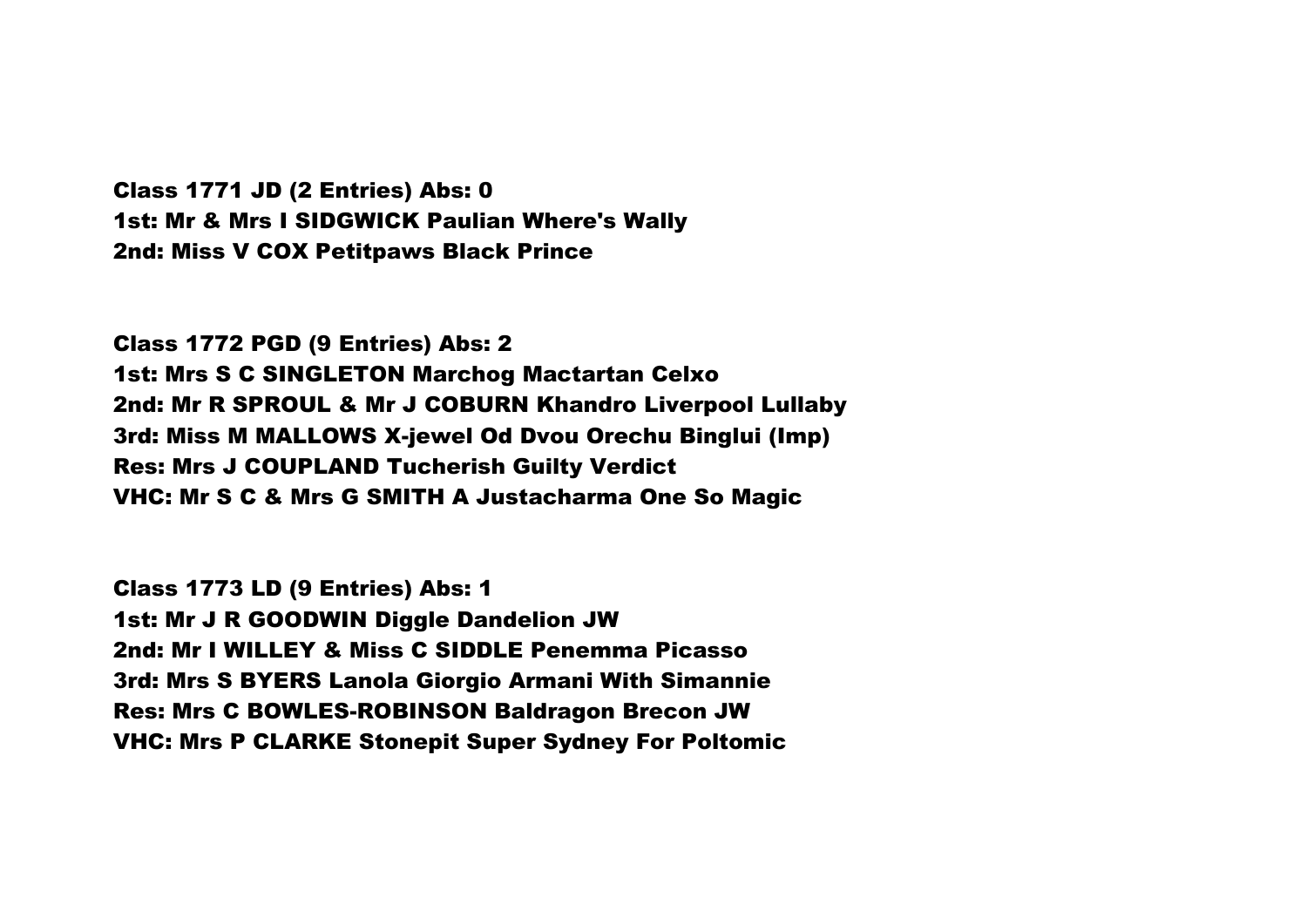Class 1774 OD (6 Entries) Abs: 0 1st: Mrs J PENNINGTON Ch Tudorhurst Diamond 2nd: Dr A SCHEMEL Ch Tudorhurst Commodore 3rd: Mr S C & Mrs G A SMITH Ch Headra's Truly Magic Is Justacharma Res: Mrs M HUNTER Maynorth Shades Of Heaven At Hooebarton VHC: Miss S MADDISON Celxo Charles Dickens

Class 1775 VD (1 Entries) Abs: 1

Class 1776 PB (3 Entries) Abs: 0 1st: Mrs C BOWLES-ROBINSON Baldragon Hold That Thought 2nd: Mrs R MOCHRIE Downsbank Vesper 3rd: Mrs S C SINGLETON Celxo Tartan Stockings

Class 1777 JB (2 Entries) Abs: 0 1st: Mrs C CHAMPION & Miss V HARVEY Lankcombe Clara Bow 2nd: Miss V COX Petitpaws Black Pearl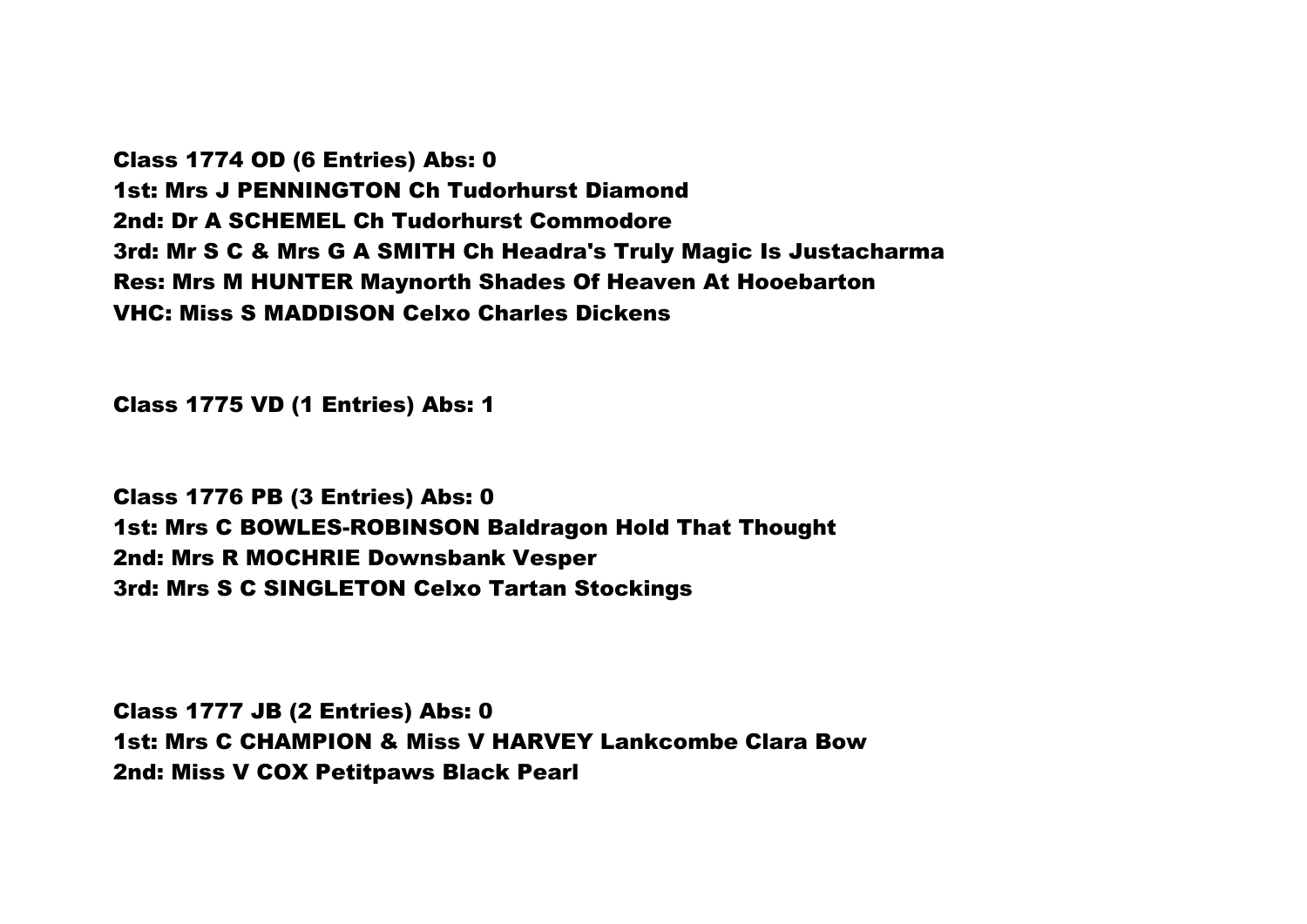Class 1778 PGB (7 Entries) Abs: 2 1st: Mrs J COUPLAND Winie Od Dvou Orechu And Tucherish (Imp Cz) 2nd: Mrs S E LINDLEY Justacharma Magic Is For You at Meglind 3rd: Mrs S C SINGLETON Celxo Creme Brulee Res: Mr R SPROUL & Mr J COBURN Khandro Ur My World VHC: Mr R W & Mrs C A DIX Beewye Penelope Pitstop

Class 1779 LB (3 Entries) Abs: 1 1st: Miss J MATCHES Khandro La Vie En Rose From Fochai 2nd: Mr S R GOODWIN Lanola Mademoiselle JW

Class 1780 OB (2 Entries) Abs: 0 1st: Mrs C BOWLES-ROBINSON Ch Baldragon She Demands JW 2nd: Mrs S C SINGLETON Celxo In My Craft